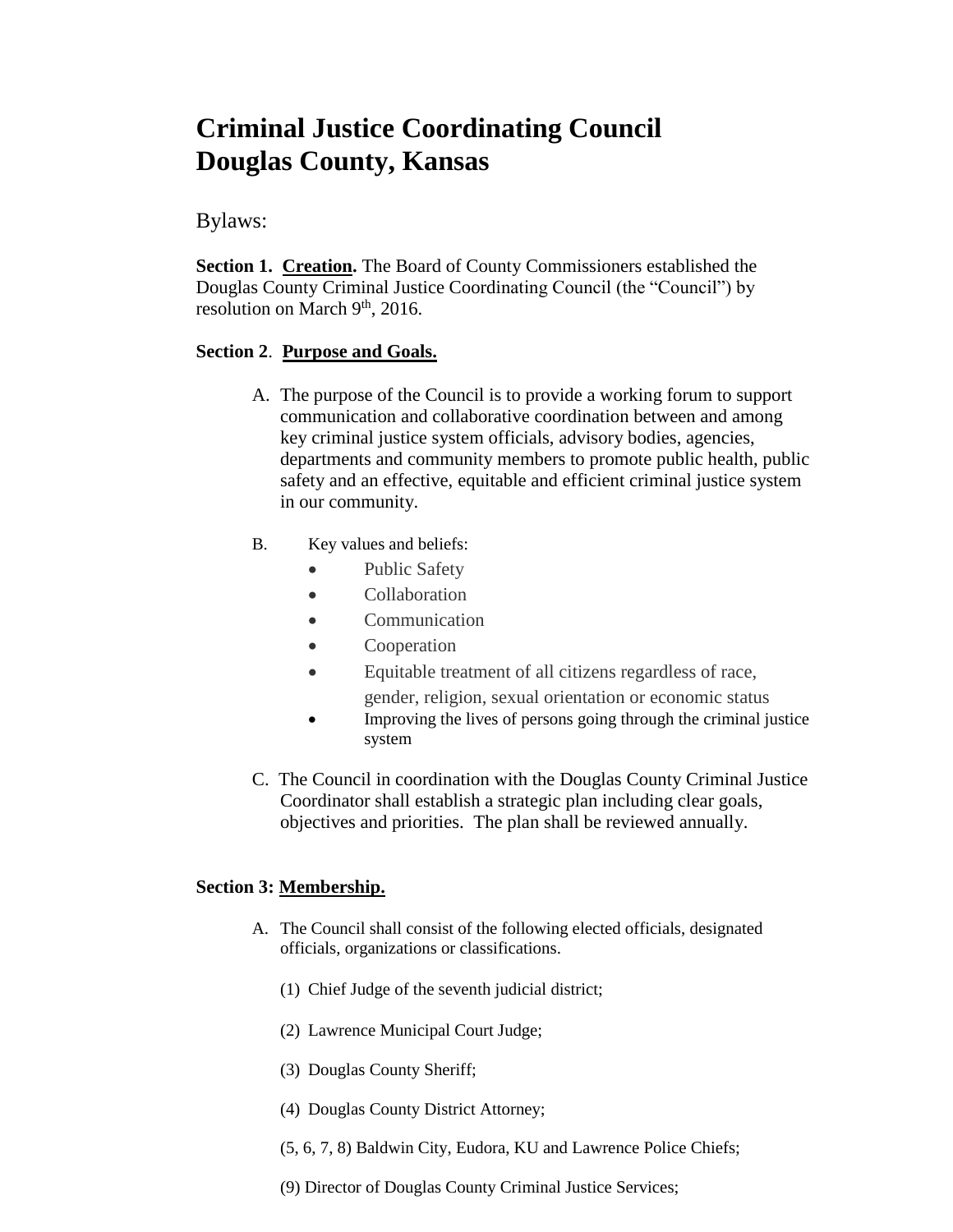(10) CEO of Bert Nash;

(11) CEO of DCCCA;

(12) Douglas County Commissioner (non-voting member, appointed by BoCC, two-year term, eligible for reappointment);

(13) Lawrence City Commissioner (non-voting member, appointed by mayor);

(14) Douglas County Administrator (non-voting member);

(15) Douglas County Corrections Re-entry Director (non-voting member);

(16) Douglas County Director of Behavioral Health Projects (nonvoting member);

(17) Representative from Court Services (non-voting member, appointed by the Chief Judge);

(18) Criminal Defense Attorney from the Douglas County Bar (BoCC appointee, two-year term, eligible for reappointment);

(19) Individual with expertise on the intersection of race and criminal justice (BoCC appointee, two-year term, eligible for reappointment);

(20, 21, 22) Douglas County Community members (One appointee per County Commissioner, two-year term)

Must be a resident of Douglas County, Kansas

 Eligible to be reappointed one time (total appointments may not exceed four years)

(23) One former consumer of the criminal justice system (a Douglas County resident nominated by the DCCF Re-entry Director, appointed by the BoCC, one-year term, eligible for reappointment).

B. Membership Terms. Appointees serve the term described above. Government and non-profit members may serve as long as they are in their elected office or hold the title described above. All appointees serve at the pleasure of the Board of County Commissioners.

#### **Section 4: Meetings.**

A. Regular Meetings and Attendance.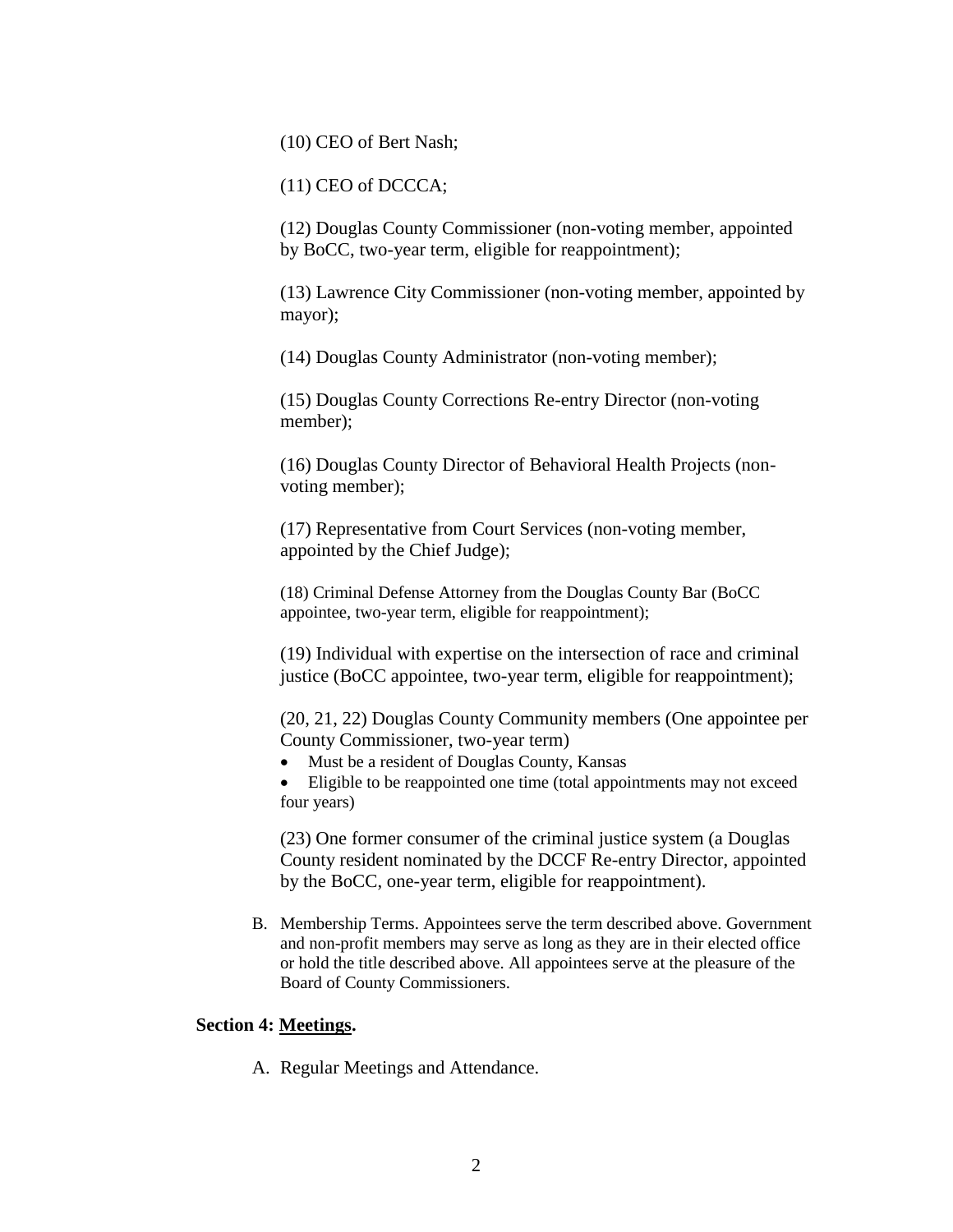The Council shall establish regular meeting times but no less often than bimonthly. All meetings of the Council shall be subject to and comply with the Kansas Open Meetings laws.

Appointees may not designate an alternate and are expected to attend all bi-monthly Council meetings. If absent from more than one meeting in a year an appointee may be removed from the council and replaced.

For the purpose of attendance and membership, terms begin with the March meeting and end with the January meeting.

- B. Quorum. A quorum is no less than 60% of the total voting membership. As decisions will be made by consensus, 60% of the total membership must be present for a decision to be made. If a decision cannot be made through consensus, and a vote is taken, a quorum of 60% must be present at the time of the vote.
- C**.** Staff Support: The council will make recommendations for staff support to the Douglas County Commission. Any staff so approved shall be supervised by County Administrator.
- D. The County Counselor shall serve as the legal advisor to the Council.

**Section 5: Chair.** The Chair will be a member of the Council with experience working in the criminal justice system. The Chair will be chosen by majority vote of the Council annually (there is no term limit). In the event of an unforeseen absence by the Chair from a meeting the Criminal Justice Coordinator or County Commissioner may lead the meeting. The Chair of the Council shall perform the following duties:

- a. Convene all meetings of the Council and preside over its proceedings, ensuring orderly procedures in conducting business and maintain decorum to ensure that business is not disturbed or disrupted;
- b. When necessary or advisable, call a special meeting of the Council in accordance with the applicable legal requirements;
- c. In consultation with the membership, define an annual work plan for the Council and provide leadership in communicating the plan and related priorities to the key stakeholders and the general public;
- d. Sign documents, records and reports, when authorized, on behalf of the Council; and
- e. Perform such other and additional duties as are incidental to or customary for such office or which are prescribed or approved by the Council.

**Section 6: Voting.** Parliamentary procedures will not be required as a normal practice of decision making. Respectful dialogue and the consensus style of decision making are the preferred norm for the conduct of Council business.